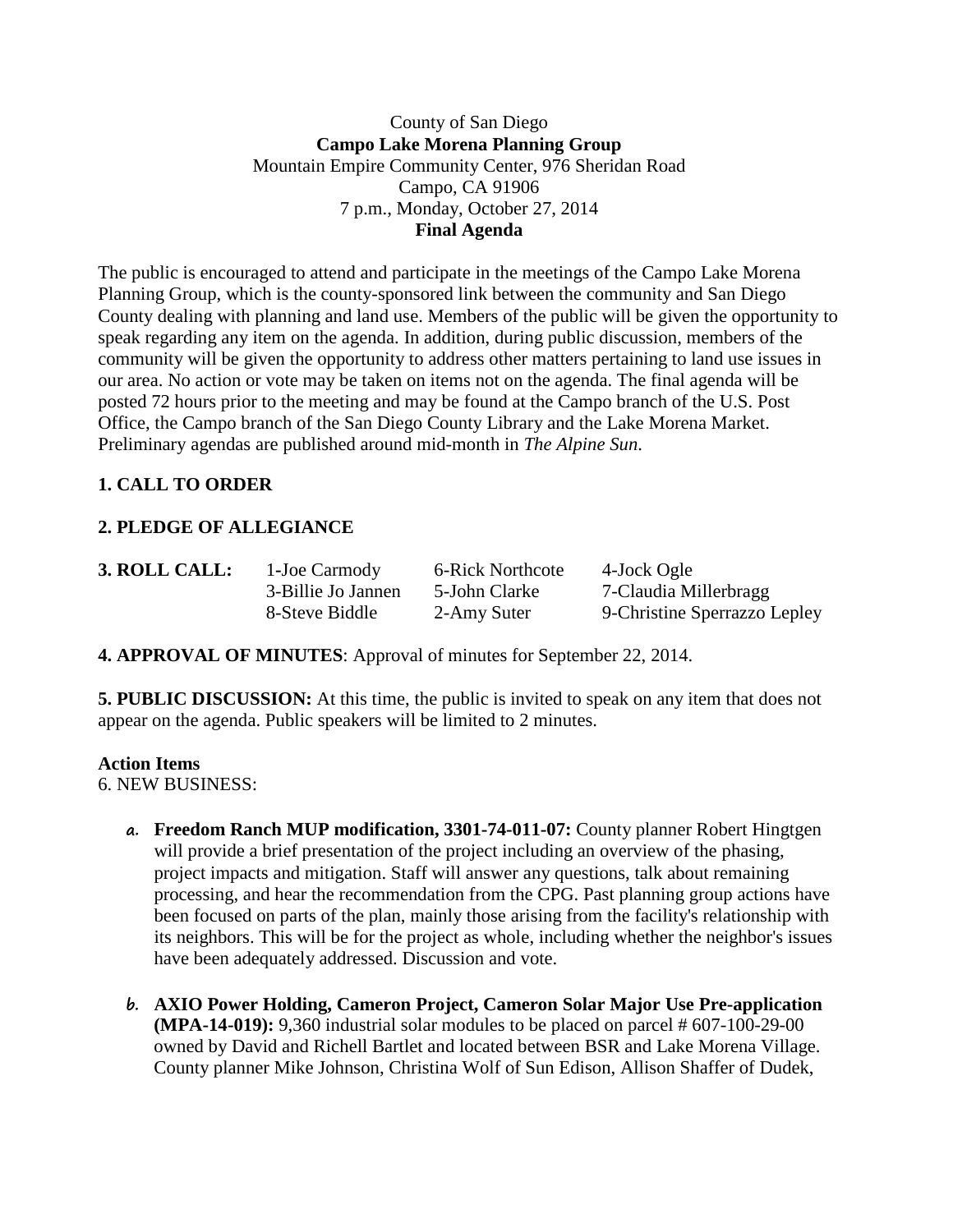and David Hochart of Dudek will present this project. This is a preliminary presentation and the planning group's vote will be taken at a future meeting. Information only.

- **c. Star Ranch Specific Plan, SP 2005-3810-05-002, Environmental log 2005-3910-05-20- 003), 540 residential commercial and special purpose lots and a roadside sewer processing plant:** This is an update from county planners Dennis Campbell and Mindy Fogg on what we can expect and when we can expect it. The group is in receipt of new maps on the project and we are told that the project EIR may be released sometime after the first of the year. Both the county and the planning group have raised multiple issues with the plan and past votes of the planning group have asked that the project be downscaled by at least half. Information only.
- **d. Letter of support for the county's application for funding for the Mountain Empire Community Center playground cover:** A representative from the Mountain Health and Community Services will be available to present the project. Discussion and vote.
- **e. Chairman's appointment of Christine Lepley to be secretary of CLMPG:** Joe has asked to be relieved of this duty as of October 26. Information only.
- **f. Formation of ad hoc community plan update subcommittee**: The county has yet to show an interest in pursuing completion of our community plan. This creates a problem for us, as it give us no standard against which to measure projects -- and no standard against which would-be developers can measure their projects. Currently, the community has a big hole in the middle labeled "special study area" and this needs to be filled with a specific set of community goals and expectations. The plan will be presented to the county with a request that it be added to the general plan, and will also be incorporated as an implied part of comments on development plans. I am looking for an ad hoc group of PG and community members that can take the previously formulated plans and edit them into one. The job needs to be done before end of year. Discussion and vote.
- **g. Schedule meeting to formulate comments on draft Desert Renewable Energy Conservation Plan:** We haven't been asked to comment on this huge change to land use planning, not just here, but throughout southern California, Arizona and Nevada. Part of it directly affects us in the form of transmission line expansion. I am contacting the planners in charge and asking them to accept late comments from us. Discussion and vote.

### **7. OLD BUSINESS:**

- **a. Standing Subcommittee reports:**
	- **1. Groundwater, John Clarke**.
	- **2. Sewer and Septic, Joe Carmody**
	- **3. Community Economic Impacts, Steven Biddle**
	- **4. Traffic and Public Safety, Jock Ogle**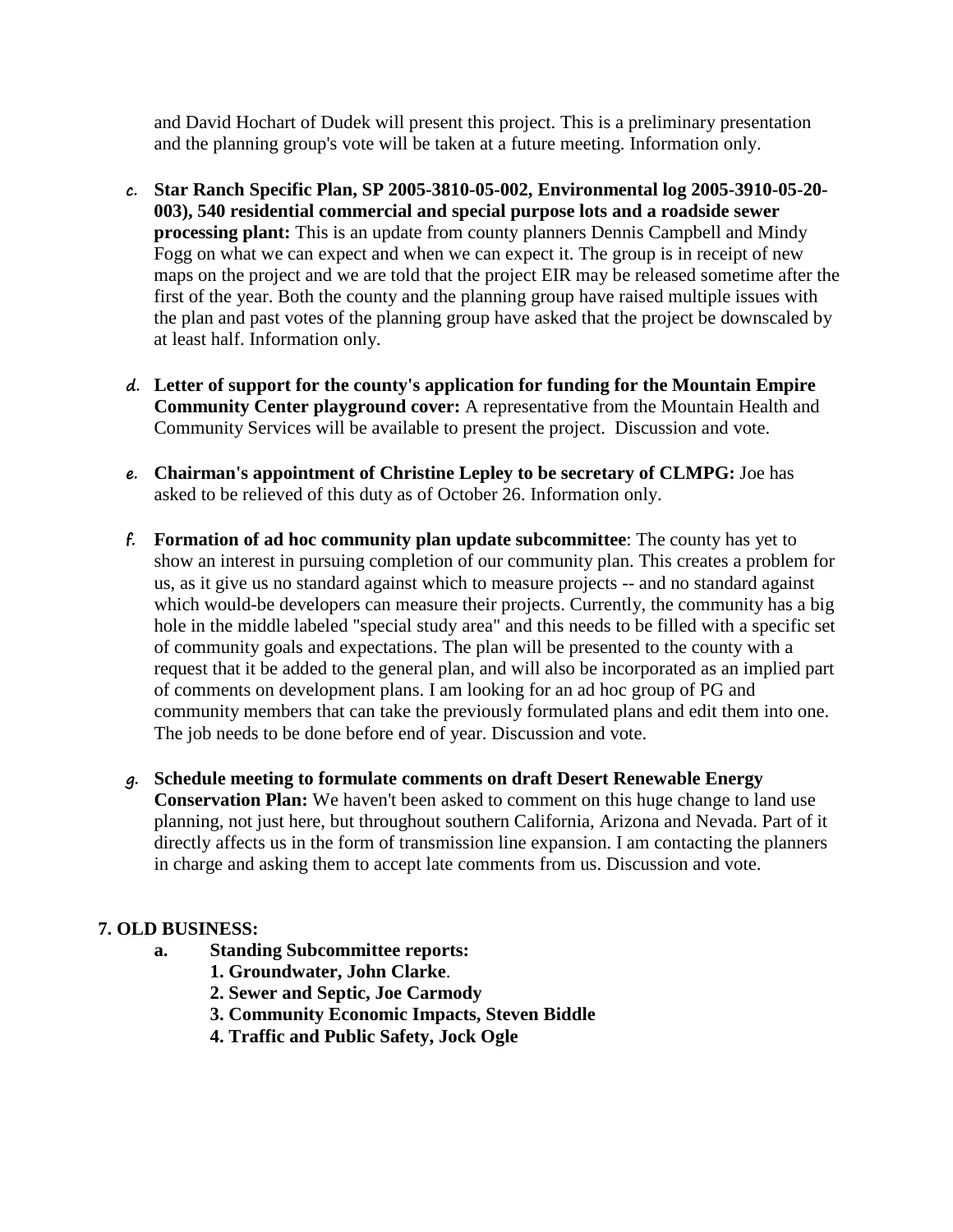**b. Report on twice-yearly chairman's meeting with county:** CLMPG Chairman Billie Jo Jannen reports.

**c. Update on Camp Lockett Interest Group MOU and meeting with Dianne Jacob:** CLIG Chairman Larry Johnson reports.

## **8. CORRESPONDENCE AND ANNOUNCEMENTS**

- **a. The Star Ranch vesting and landscape architecture maps have been updated this month** and are available, both at meetings and by appointment with the CLMPG chaiman. The environmental impact statement is expected to be released around the first of the year according to the county planner on the project.
- **b. Traffic Advisory Committee preliminary agenda for October 24, 2014**: No items pertaining to our planning area. (forwarded to group).
- **c. Public review materials for Freedom Ranch.** Please read carefully and be prepared to see this item on next month's agenda. At that time, the county planner will present the project and answer any questions we have before making a recommendation on the project as a whole. See the project documents at http://www.sandiegocounty.gov/content/sdc/pds/ceqa\_public\_review/3301-74-011-07.html (forwarded to group)
- **d. SOITEC Solar Development Draft Program EIR: migration of county website**: County planner Robert Hingtgen provided updated locations various county pages, including specific location of SOITEC's draft programmatic EIR. (forwarded to group)
- **e. Forwarded documents for draft Desert Renewable Energy Conservation Plan:**  Please see item g on new business for explanation. (forwarded to group)
- **f. Shirley Wind declared hazard to human health by Brown County Board of Health:** This marks the first occasion that I know of where a municipality has officially acknowledged health issues arising from industrial scale turbines. Manzanita tribal members were the subject of a study several years ago in which tribal members were found to suffer from a plethora of issues that they attribute to the Campo tribe's turbine array next to their residential area. (forwarded to group)
- **g. Confirmation of our selection of Claudia Millerbragg to fill empty Seat 7**: Notification from Supervisor Dianne Jacob's office -- Claudia was officially appointed by the board of supervisors on October 20.

### **9. EXPENSES**

**a. Please report any valid expenses for group approval.**